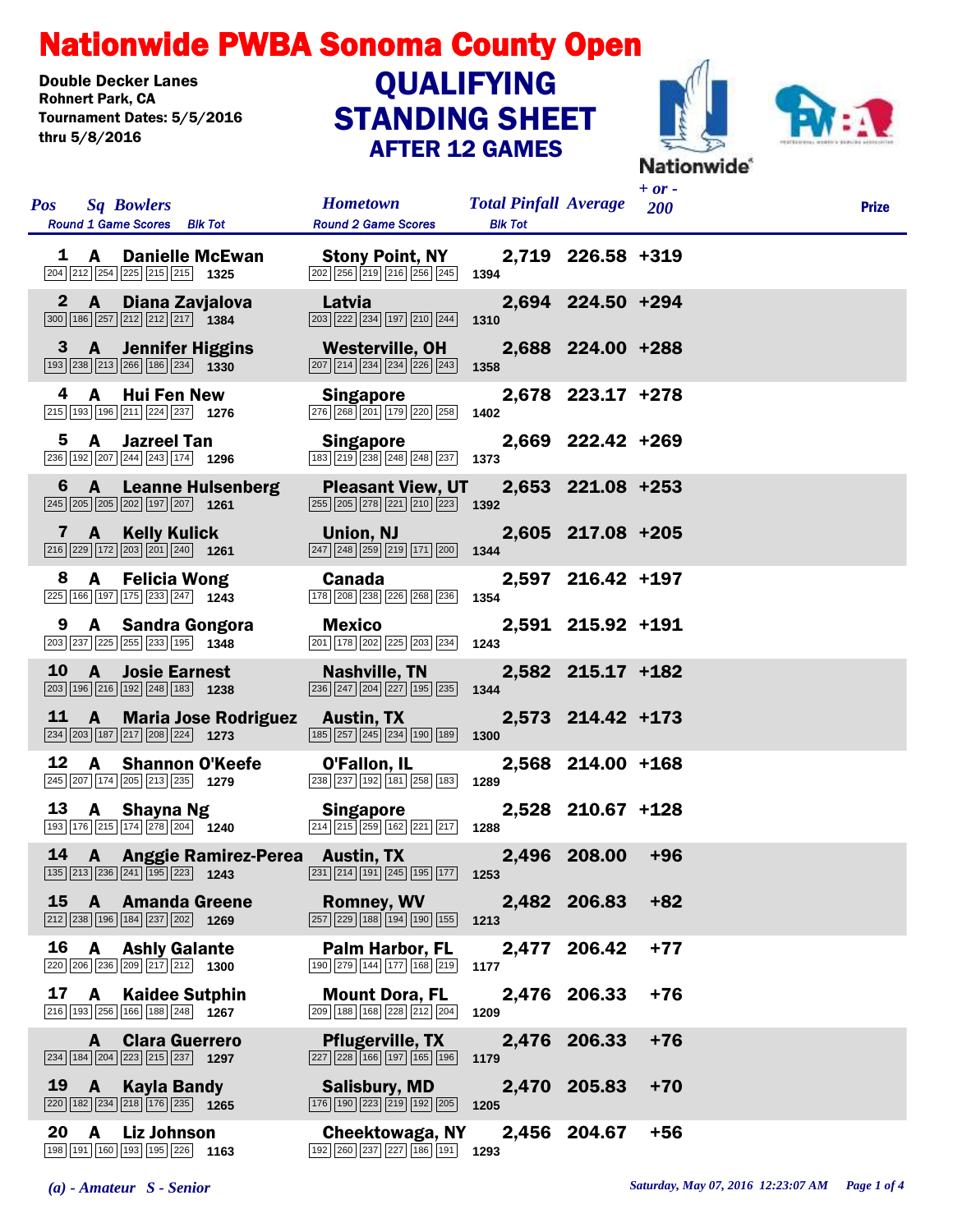|              |                 | Pos Sq Bowlers<br><b>Round 1 Game Scores</b> Blk Tot                                                                                       | <b>Hometown</b><br><b>Round 2 Game Scores</b>                                                                                  | <b>Total Pinfall Average</b><br><b>Blk Tot</b> |                   | $+ or -$<br>200 | <b>Prize</b> |  |
|--------------|-----------------|--------------------------------------------------------------------------------------------------------------------------------------------|--------------------------------------------------------------------------------------------------------------------------------|------------------------------------------------|-------------------|-----------------|--------------|--|
| 21           | <b>A</b>        | <b>Elysia Current</b><br>$212$ 235 217 213 179 160 1216                                                                                    | Ephrata, PA<br>180 215 223 203 224 191                                                                                         | 1236                                           | 2,452 204.33      | $+52$           |              |  |
|              | A –             | <b>Daphne Tan</b><br>$\boxed{191}$ $\boxed{235}$ $\boxed{178}$ $\boxed{231}$ $\boxed{182}$ $\boxed{201}$ 1218                              | <b>Singapore</b><br>238 236 209 170 196 185                                                                                    | 1234                                           | 2,452 204.33      | $+52$           |              |  |
| $23 \quad A$ |                 | <b>Bryanna Cote</b><br>224 176 173 195 211 203 1182                                                                                        | <b>Red Rock, AZ</b><br>$\boxed{207}$ $\boxed{247}$ $\boxed{165}$ $\boxed{255}$ $\boxed{157}$ $\boxed{204}$                     | 1235                                           | 2,417 201.42      | $+17$           |              |  |
| 24 A         |                 | <b>Missy Parkin</b><br>201 204 223 186 205 173 192                                                                                         | Laguna Hills, CA<br>$\boxed{228}\ \boxed{204}\ \boxed{200}\ \boxed{210}\ \boxed{164}\ \boxed{216}$                             | 1222                                           | 2,414 201.17      | $+14$           |              |  |
| 25           | <b>A</b>        | Jasmine Coleman (a)<br>206 244 186 243 197 178 1254                                                                                        | Manteca, CA<br>189 204 173 181 199 210 1156                                                                                    |                                                | 2,410 200.83      | $+10$           |              |  |
|              |                 | 26 A Jacqueline Carbonetto Blauvelt, NY<br>$\boxed{205}$ $\boxed{165}$ $\boxed{214}$ $\boxed{203}$ $\boxed{205}$ $\boxed{210}$ <b>1202</b> | $\boxed{234}$ $\boxed{233}$ $\boxed{197}$ $\boxed{167}$ $\boxed{204}$ $\boxed{167}$                                            | 1202                                           | 2,404 200.33      | $+4$            |              |  |
| 27           | <b>A</b>        | <b>Rocio Restrepo</b><br>$\boxed{202}$ $\boxed{208}$ $\boxed{192}$ $\boxed{187}$ $\boxed{199}$ $\boxed{209}$ <b>1197</b>                   | Louisville, OH<br>$\boxed{201}$ $\boxed{164}$ $\boxed{235}$ $\boxed{203}$ $\boxed{194}$ $\boxed{200}$ <b>1197</b>              |                                                | 2,394 199.50      | -6              |              |  |
| 28           | $\mathbf{A}$    | Tnia Falbo<br>227 195 205 162 214 180 1183                                                                                                 | Greensburg, PA<br>$\boxed{204}$ $\boxed{188}$ $\boxed{207}$ $\boxed{185}$ $\boxed{209}$ $\boxed{191}$                          | 1184                                           | 2,367 197.25      | $-33$           |              |  |
| 29           | <b>A</b>        | <b>Samantha Schaden</b><br>170 200 179 206 192 211 1158                                                                                    | <b>Baltimore, MD</b><br>$\boxed{221}$ $\boxed{220}$ $\boxed{169}$ $\boxed{190}$ $\boxed{194}$ $\boxed{213}$                    | 1207                                           | 2,365 197.08      | $-35$           |              |  |
| 30           | $\overline{A}$  | <b>Erin McCarthy</b><br>$\boxed{246}$ 166 161 180 211 136 1100                                                                             | Omaha, NE<br>$\boxed{184}\boxed{215}\boxed{200}\boxed{205}\boxed{278}\boxed{178}$                                              | 1260                                           | 2,360 196.67      | $-40$           |              |  |
| 31           |                 | <b>A</b> Wendy Macpherson<br>$\boxed{201}$ 177 181 225 191 200 1175                                                                        | <b>Henderson, NV</b><br>169 173 228 176 201 228                                                                                | 1175                                           | 2,350 195.83      | $-50$           |              |  |
| 32           | A               | <b>Kristina Wendell</b><br>203 195 202 217 189 149 1155                                                                                    | Kingston, NY<br>195 215 182 205 225 169                                                                                        | 1191                                           | 2,346 195.50      | $-54$           |              |  |
|              | <b>Cut Line</b> | <b>Cash Line</b>                                                                                                                           |                                                                                                                                |                                                |                   |                 |              |  |
| 33           | <b>A</b>        | <b>Karen Marcano</b><br>234 200 179 255 216 180 1264                                                                                       | Venezuela<br>195 165 162 174 178 180 1054                                                                                      |                                                | 2,318 193.17 -82  |                 |              |  |
|              |                 | 34 A Karen Rosprim (a)<br>234 180 158 206 233 214 1225                                                                                     | <b>Example 2 Albany, CA</b><br>$\boxed{187}$ $\boxed{165}$ $\boxed{196}$ $\boxed{157}$ $\boxed{176}$ $\boxed{202}$ <b>1083</b> |                                                | 2,308 192.33 -92  |                 |              |  |
|              |                 | 35S A Debbie Ayers<br>$\boxed{161}$ $\boxed{225}$ $\boxed{157}$ $\boxed{115}$ $\boxed{183}$ $\boxed{151}$ 992                              | La Mesa, CA<br>[198   220   223   215   235   223                                                                              | 1314                                           | 2,306 192.17 -94  |                 |              |  |
| 36 A         |                 | <b>Cherie Tan</b><br>204 194 144 183 177 198 1100                                                                                          | <b>Singapore</b><br>239 178 198 204 202 180                                                                                    | 1201                                           | 2,301 191.75 -99  |                 |              |  |
|              |                 | 37 A Natalie Goodman<br>190 198 207 170 232 176 1173                                                                                       | O'Fallon, IL<br>184 187 176 155 208 215                                                                                        | 1125                                           | 2,298 191.50 -102 |                 |              |  |
| 38 A         |                 | <b>Stefanie Johnson</b><br>168 192 182 203 223 202 1170                                                                                    | <b>Grand Prairie, TX</b><br>180 195 172 211 204 165 1127                                                                       |                                                | 2,297 191.42 -103 |                 |              |  |
| $39 \quad A$ |                 | Lilia Robles<br>$\boxed{162}$ $\boxed{162}$ $\boxed{221}$ $\boxed{164}$ $\boxed{205}$ $\boxed{190}$ <b>1104</b>                            | <b>Mexico Mexico</b><br>$\boxed{181}$ $\boxed{179}$ $\boxed{234}$ $\boxed{194}$ $\boxed{223}$ $\boxed{178}$ <b>1189</b>        |                                                | 2,293 191.08 -107 |                 |              |  |
| 40           | <b>A</b>        | Diandra Asbaty<br>233 213 169 194 225 193 1227                                                                                             | Chicago, IL<br>169 144 193 181 184 191                                                                                         | 1062                                           | 2,289 190.75 -111 |                 |              |  |
|              |                 | 41 A Lindsay Boomershine<br>174 155 168 205 169 212 1083                                                                                   | Perry, UT<br>224 188 212 191 167 207                                                                                           | 1189                                           | 2,272 189.33 -128 |                 |              |  |
|              | A               | <b>Kristina Szczerbinski</b><br>$\boxed{217}$ $\boxed{267}$ $\boxed{185}$ $\boxed{186}$ $\boxed{148}$ $\boxed{171}$ <b>1174</b>            | North Tonawanda, NY 2,272 189.33 -128<br>$\boxed{216}$ 191 184 182 169 156 1098                                                |                                                |                   |                 |              |  |
|              |                 | 43 A Keli Callahan (a)<br>152 179 210 197 228 180 1146                                                                                     | Las Vegas, NV 2,266 188.83 -134<br>164 172 237 165 190 192                                                                     | 1120                                           |                   |                 |              |  |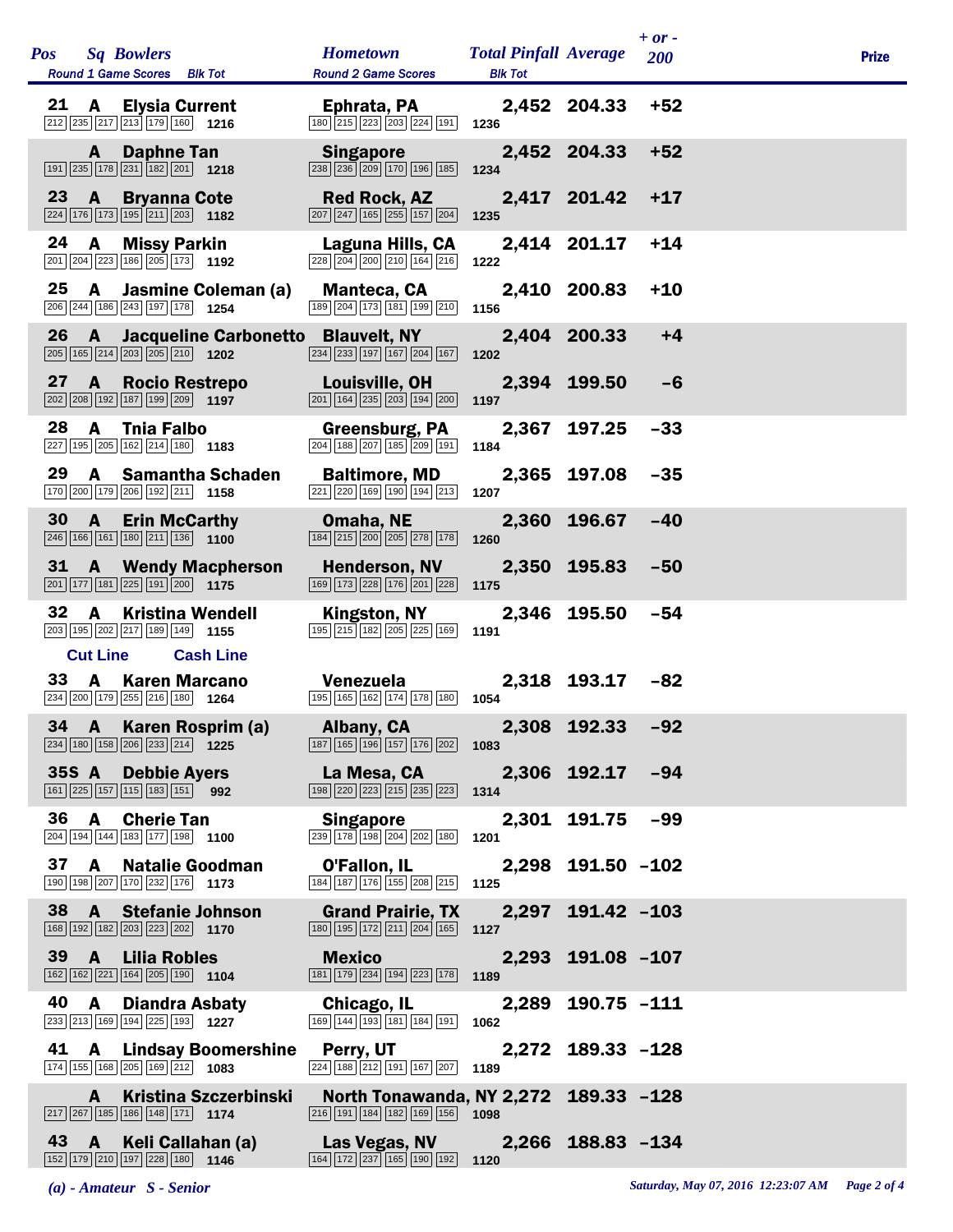| Pos Sq Bowlers<br>Round 1 Game Scores Blk Tot                                                                                 | <b>Hometown</b><br><b>Round 2 Game Scores</b>                                                                                | <b>Total Pinfall Average</b><br><b>Blk Tot</b> |                   | $+ or -$<br>200 | <b>Prize</b> |
|-------------------------------------------------------------------------------------------------------------------------------|------------------------------------------------------------------------------------------------------------------------------|------------------------------------------------|-------------------|-----------------|--------------|
| 44<br><b>A</b> Kerry Smith<br>$\boxed{172}$ $\boxed{150}$ $\boxed{216}$ $\boxed{191}$ $\boxed{191}$ $\boxed{200}$ <b>1120</b> | New Holland, PA 2,260 188.33 -140<br>$\boxed{209}$ $\boxed{166}$ $\boxed{182}$ $\boxed{234}$ $\boxed{183}$ $\boxed{166}$     | 1140                                           |                   |                 |              |
| 45<br>$\mathbf{A}$<br><b>Heather D'Errico</b><br>188 154 233 178 233 182 1168                                                 | <b>Rochester, NY</b><br>168 184 246 146 161 181                                                                              | 1086                                           | 2,254 187.83 -146 |                 |              |
| 46<br>$\overline{A}$<br><b>Lynda Barnes</b><br>167 181 190 187 163 168 1056                                                   | Double Oak, TX<br>$\boxed{204}$ $\boxed{232}$ $\boxed{195}$ $\boxed{192}$ $\boxed{178}$ $\boxed{194}$                        | 1195                                           | 2,251 187.58 -149 |                 |              |
| 47<br><b>A</b><br><b>Elise Bolton</b><br>185 147 189 180 194 194 1089                                                         | <b>Merritt Island, FL</b><br>$\boxed{177}$ $\boxed{162}$ $\boxed{194}$ $\boxed{223}$ $\boxed{221}$ $\boxed{179}$ <b>1156</b> |                                                | 2,245 187.08 -155 |                 |              |
| 48<br>A<br>Megan Kelly<br>153 193 171 181 181 199 1078                                                                        | Dayton, OH<br>203 216 155 213 192 187                                                                                        | 1166                                           | 2,244 187.00 -156 |                 |              |
| 49<br><b>A</b><br>Mariana Ayala<br>182 153 218 182 234 215 1184                                                               | <b>Grand Prairie, TX</b><br>186 182 192 142 184 173                                                                          | 1059                                           | 2,243 186.92 -157 |                 |              |
| 50<br>$\mathbf{A}$<br><b>Emily Fagan (a)</b><br>184 176 175 182 212 170 1099                                                  | <b>Berkeley, CA</b><br>169 200 165 190 200 219                                                                               | 1143                                           | 2,242 186.83 -158 |                 |              |
| 51S A Carolyn Dorin-Ballard<br>181 183 162 199 167 195 1087                                                                   | Keller, TX<br>$\boxed{176}$ $\boxed{177}$ $\boxed{179}$ $\boxed{232}$ $\boxed{206}$ $\boxed{181}$ <b>1151</b>                |                                                | 2,238 186.50 -162 |                 |              |
| 52<br><b>Jodi Woessner</b><br>$\mathbf{A}$<br>159 148 179 217 204 196 1103                                                    | Oregon, OH<br>187 208 160 182 219 169                                                                                        | 1125                                           | 2,228 185.67 -172 |                 |              |
| 53<br>A<br><b>Carol Gianotti</b><br>183 160 174 177 191 168 1053                                                              | <b>Henderson, NV</b><br>198 185 190 207 190 204                                                                              | 1174                                           | 2,227 185.58 -173 |                 |              |
| <b>Brandi Branka</b><br>$\mathbf{A}$<br>175 190 161 178 193 205 1102                                                          | <b>Fairview Hgts, IL</b><br>157 217 176 197 189 189                                                                          | 1125                                           | 2,227 185.58 -173 |                 |              |
| 55<br>$\mathbf{A}$<br>Kristie Leong (a)<br>181 167 167 176 197 214 1102                                                       | Daly City, CA<br>184 159 201 213 192 153                                                                                     | 1102                                           | 2,204 183.67 -196 |                 |              |
| <b>Brandi Calderon</b><br>A<br>154 175 152 225 215 192 1113                                                                   | Tempe, AZ<br>204 204 149 163 196 175                                                                                         | 1091                                           | 2,204 183.67 -196 |                 |              |
| 57 A Kimberly Power (a)<br>$\boxed{170}\boxed{200}\boxed{173}\boxed{201}\boxed{170}\boxed{172}$ 1086                          | San Leandro, CA<br>$\overline{222}$ 183 160 181 185 185 185 1116                                                             |                                                | 2,202 183.50 -198 |                 |              |
| 58<br><b>A</b> Ashley Purkey<br>$\boxed{220}$ 172 167 187 167 159 1072                                                        | <b>Godfrey, IL</b><br>$\boxed{123}\boxed{224}\boxed{164}\boxed{224}\boxed{161}\boxed{228}$                                   | 1124                                           | 2,196 183.00 -204 |                 |              |
| 59<br>Jacquelyn Matsutani (a) Pleasant Hill, CA<br>$\mathbf{A}$<br>178 195 170 189 185 175 1092                               | 183 198 151 191 193 165                                                                                                      | 1081                                           | 2,173 181.08 -227 |                 |              |
| 60<br>A<br><b>Catherine Rawsthorne Tacoma, WA</b><br>168 202 172 179 156 194 1071                                             | $\boxed{207}$ $\boxed{137}$ $\boxed{224}$ $\boxed{167}$ $\boxed{148}$ $\boxed{185}$                                          | 2,139<br>1068                                  | $178.25 - 261$    |                 |              |
| 61<br><b>Summer Jasmin</b><br>A<br>160 216 201 169 155 150 1051                                                               | <b>Beckley, WV</b><br>$\boxed{145}$ $\boxed{173}$ $\boxed{191}$ $\boxed{225}$ $\boxed{160}$ $\boxed{193}$                    | 1087                                           | 2,138 178.17 -262 |                 |              |
| 62 A<br><b>Brittany Himmelreich</b><br>184 122 158 223 164 225 1076                                                           | Cressona, PA<br>189 218 187 159 147 150                                                                                      | 1050                                           | 2,126 177.17 -274 |                 |              |
| 63S A<br><b>Michelle Shumway (a)</b><br>183 171 193 166 146 177 1036                                                          | Petaluma, CA<br>169 161 184 184 155 204                                                                                      | 1057                                           | 2,093 174.42 -307 |                 |              |
| 64<br>$\mathbf{A}$<br><b>Gabriella Mayfield</b><br>178 148 151 168 205 153 1003                                               | Lake Isabella, CA<br>171 190 205 168 195 159                                                                                 | 1088                                           | 2,091 174.25 -309 |                 |              |
| 65S A<br><b>Robin Romeo</b><br>180 182 202 151 168 192 1075                                                                   | Newhall, CA<br>163 163 161 152 202 172                                                                                       | 1013                                           | 2,088 174.00 -312 |                 |              |
| 66<br>$\mathbf{A}$<br><b>Brittany Tierney (a)</b><br>125 175 200 169 190 167 1026                                             | <b>Fairfield, CA</b><br>190 170 177 139 192 186                                                                              | 1054                                           | 2,080 173.33 -320 |                 |              |